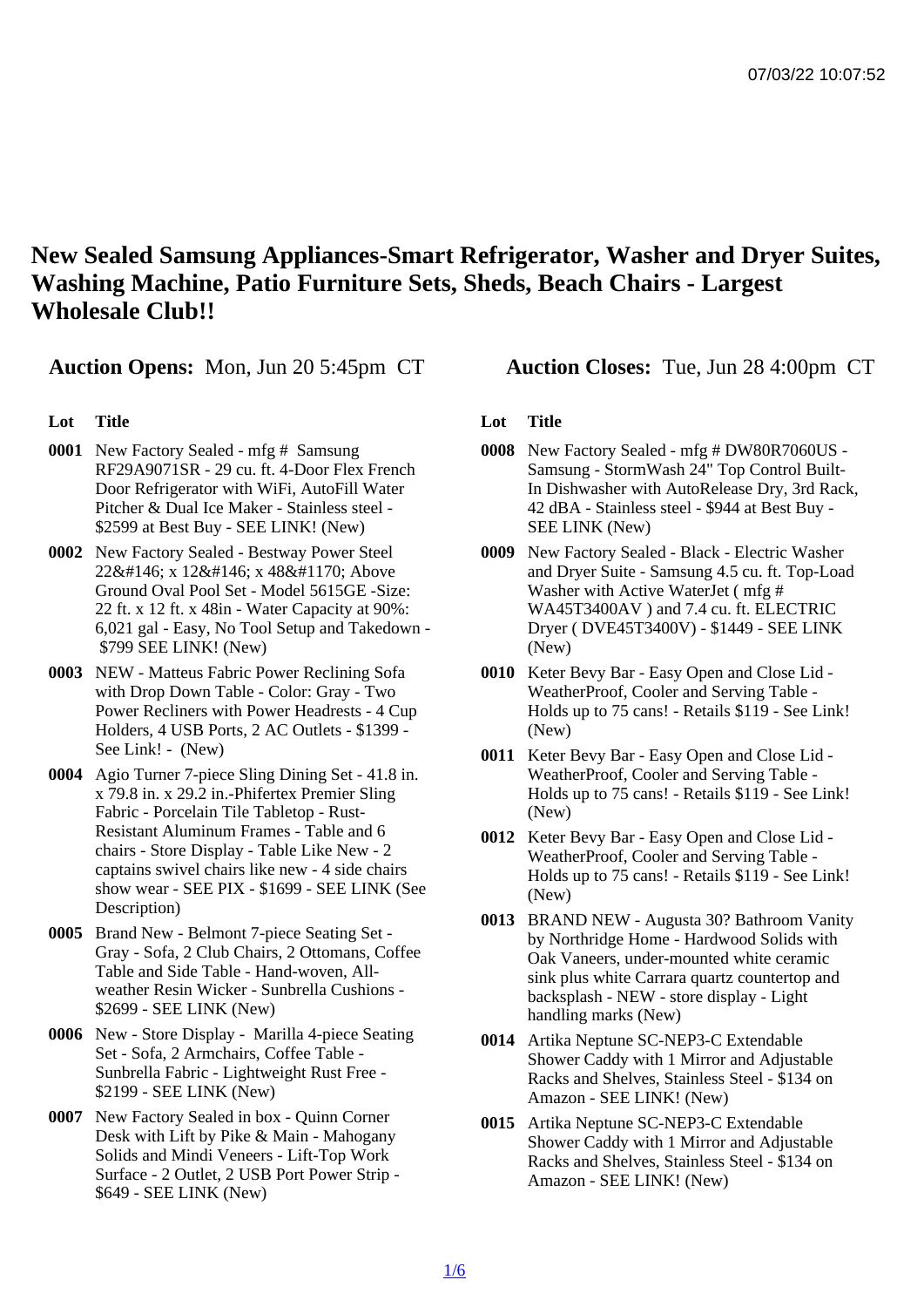Lot Title

- 0016 New In Box Suncast 6 ft. x 5 ft. Modernist Storage Shed Weather Resistant Resin Shed, Angled Roof with vents and Windows - 200 cu. ft. storage, All Weather Construction, Multiwall Resin Panels - Gray - \$799 - SEE LINK (New)
- 0017 New In Box Suncast 6 ft. x 5 ft. Modernist Storage Shed Weather Resistant Resin Shed, Angled Roof with vents and Windows - 200 cu. ft. storage, All Weather Construction, Multiwall Resin Panels - Gray - \$799 - SEE LINK (New)
- 0018 USED Pearce 3-piece Fabric Sectional with Storage Ottoman - Stained Fabric in places and missing a back cushion - SEE PIX! AS IS - \$1199 - SEE PIX - (See Description)
- 0019 NEW SEALED IN BOX Jackston Top Grain Leather Power Reclining Sofa with Power Headrest - Tan - 2 USB Ports -Dimensions: 79"L × 37"W × 41"H- New - \$999 (New)
- 0020 Juniper Kids' 6" Mattress TWIN XL Mattress Dimensions: 39" x 80" x 6" Made With Certipur-us Foams Free Of Flame Retardants, Heavy Metals, Formaldehyde, And Phthalates - A Layer Of Gel Memory Foam Provides Personalized Support And Cooling Comfort - Mattress Comes Compressed And Rolled In A Box For Easier Shipping And Setup - See Link! - \$219 (New)
- 0021 Brand New Massimo E-Kooler 32 qt. Electric Portable Cooler Mini Fridge - \$355 at Home Depot - SEE LINK (New)
- 0022 Harmony QUEEN SIZE 3 layer Gel Foam & Microcoil Cooling Mattress Topper - Comfort Body Support & Pressure Relief - \$149 (New)
- 0023 Brand New BioLite FirePit+ Wood- and Charcoal-Burning Fire Pit - Stainless Steel - 22.99 x 14.88 x 15.24 inches (New)
- 0024 Bird Feeder Station with Baffle 100% Steel Construction - 23.62 in L x 23.62 W x 80 in H - NEW - SEE LINK (New)
- 0025 26" Taper Planter by Veradek, 2-pack Made from High-density Polypropylene - Weather Resistant / Crack Proof - Insert Shelf for Quick and Easy Planting - \$89 on Costco - See Link! - (New)
- 0026 Vita Classic 4'X4'x11 Vinyl Raised, White VT17114 x 4ft Modular Garden Bed, 11" H - Perfect for growing deep root vegetables, herbs or your favorite flowers - Modular garden beds - NEW - SEE LINK (New)

Lot Title

- 0027 Vita Classic 4'X4'x11 Vinyl Raised, White VT17114 x 4ft Modular Garden Bed, 11" H - Perfect for growing deep root vegetables, herbs or your favorite flowers - Modular garden beds - NEW - SEE LINK (New)
- 0028 NEW Sealed Vita Mezza Modular Garden Bed, 2-pack -Each one is -48 in. x 48 in. x 11 in.- FSC Cedar - Modular - Connect Multiples Together - \$149 on Costco - See Link! - (New)
- 0029 NEW Sealed Vita Mezza Modular Garden Bed, 2-pack -Each one is -48 in. x 48 in. x 11 in.- FSC Cedar - Modular - Connect Multiples Together - \$149 on Costco - See Link! - (New)
- 0030 New in box! Suncast 160 Gallon Extra Large Deck Box - Ellie Gray - mfg # BMDB160- All Weather Construction - Pad Lockable - Dimensions: 58? x 28? x 27? inches- Water and UV Protection - Soft Close Lid - SEE LINK! (New)
- 0031 New in box! Suncast 160 Gallon Extra Large Deck Box - Ellie Gray - mfg # BMDB160- All Weather Construction - Pad Lockable - Dimensions: 58? x 28? x 27? inches- Water and UV Protection - Soft Close Lid - SEE LINK! (New)
- 0032 CedarCraft Self-Watering Elevated Spruce Planter - 21"W x 47"L x 32"H - Grey - 6gallon Self-Watering Irrigation System - Sustainably Sourced Canadian Spruce - 21"W x 47"L x 32"H - NEW IN BOX See Link! -\$179 (New)
- 0033 Brand New In Box Ledgestone 55" Mantel LED Electric Fireplace by Southern Enterprises, White Faux Stone, Widescreen 33" Electric Fireplace, Heats up to 400 Square Feet - \$679 - SEE LINK (New)
- 0034 New Store Display Melino Wooden Folding Chair - Ergonomic Seat, Tall Backrest - Made from Solid Acacia Wood - Folds up for Easy Storage -Store Display - - See Link! - (New - Open Box)
- 0035 NEW IN BOX Ove Decors 28 x 36 Lakeview Mirror - White - Simple Modern Design - 28 x 0.75 x 36 in. - \$144 - SEE LINK (New)
- 0036 Step 2 Pump & Splash Shady Oasis Water Activity Center - NEW - \$319 - SEE LINK (New)
- 0037 Caravan Canopy AlumaShade Bigfoot Canopy Kit, 10' x 10', White - Dimensions: 10'L x 10'W x 11'H at peak height - NEW - SEE LINK (New)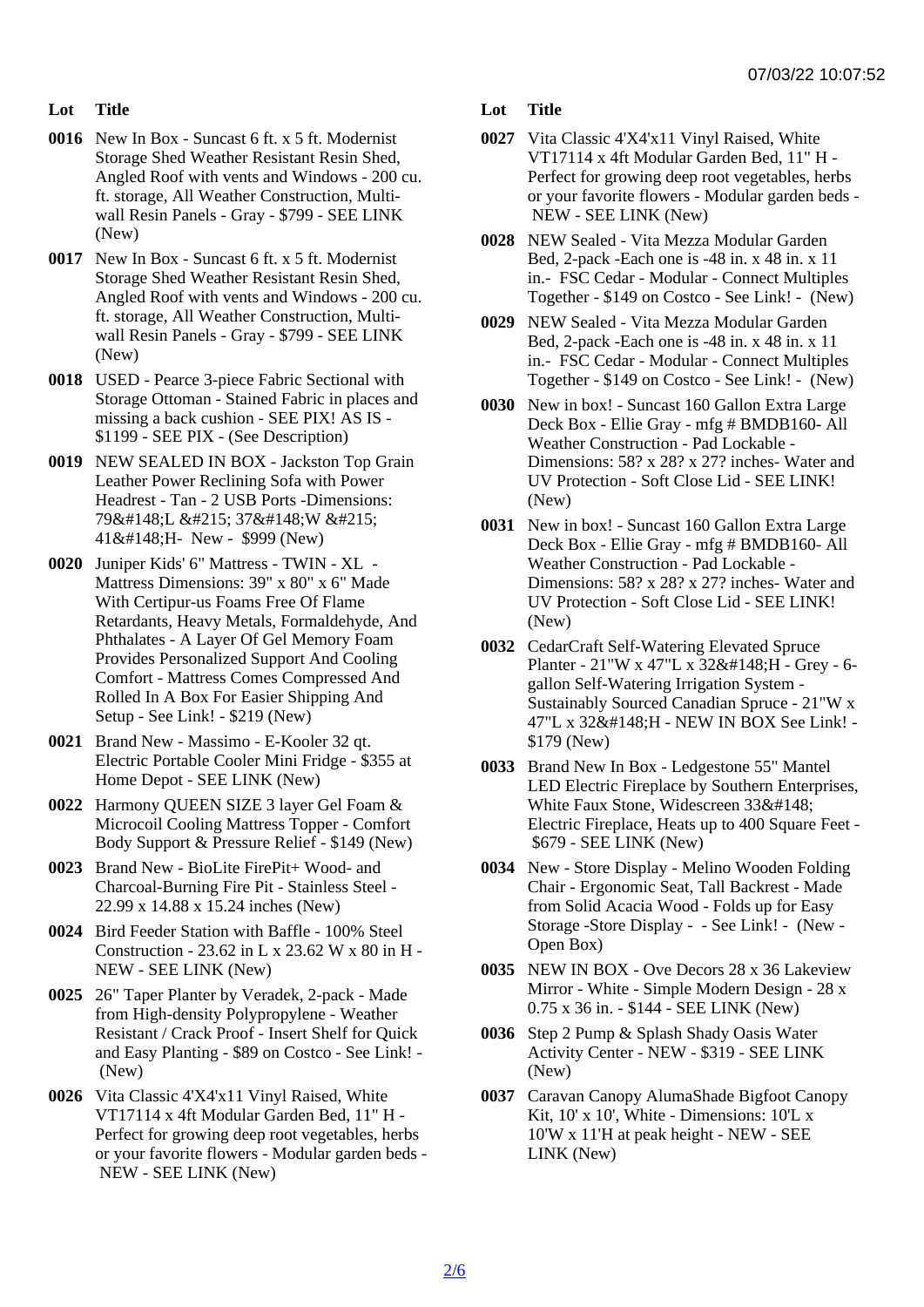- Lot Title
- 0038 Total Gym Xtreme AbCrunch Accessory Wing Attachments - Tri Grip Shaper Bars - Squat Stand & Leg Pulley System - \$499 on Amazon - See Link! - (New)
- 0039 True Innovations Task Chair Metal Base Pneumatic Height Adjustment - \$74 - SEE LINK (New)
- 0040 Brand New Sealed Maytag 1.7 cu. ft. Over-The-Range Microwave with Stainless Steel Cavity - mfg # MMV1175JZ - NEW - \$249 - SEE LINK (New)
- 0041 RIO Gear Swinging Hammock Chair Free swinging hammock suspension - Padded armrest for comfort - Drink holder - Retails \$59.99 - See Link! (New - Open Box)
- 0042 RIO Gear Swinging Hammock Chair Free swinging hammock suspension - Padded armrest for comfort - Drink holder - Retails \$59.99 - See Link! (New - Open Box)
- 0043 RIO Gear Swinging Hammock Chair Free swinging hammock suspension - Padded armrest for comfort - Drink holder - Retails \$59.99 - See Link! (New - Open Box)
- 0044 RIO Gear Swinging Hammock Chair Free swinging hammock suspension - Padded armrest for comfort - Drink holder - Retails \$59.99 - See Link! (New - Open Box)
- 0045 RIO Gear Swinging Hammock Chair Free swinging hammock suspension - Padded armrest for comfort - Drink holder - Retails \$59.99 - See Link! (New - Open Box)
- 0046 Tommy Bahama 8ft Beach Umbrella Wind Vent and Patented Sand Anchor,Telescoping Aluminum Pole with Tilt Option - \$46 - see link (New - Open Box)
- 0047 Tommy Bahama 8ft Beach Umbrella Wind Vent and Patented Sand Anchor,Telescoping Aluminum Pole with Tilt Option - \$46 - see link (New - Open Box)
- 0048 Tommy Bahama 8ft Beach Umbrella Wind Vent and Patented Sand Anchor,Telescoping Aluminum Pole with Tilt Option - \$46 - see link (New - Open Box)
- 0049 Tommy Bahama 8ft Beach Umbrella Wind Vent and Patented Sand Anchor,Telescoping Aluminum Pole with Tilt Option - \$46 - see link (New - Open Box)
- 0050 Tommy Bahama 8ft Beach Umbrella Wind Vent and Patented Sand Anchor,Telescoping Aluminum Pole with Tilt Option - \$46 - see link (New - Open Box)
- Lot Title
- 0051 NEW! Tommy Bahama Beach Chair Adjusts To 5 Positions and Lays Flat - Padded Backpack Straps - Retail \$44.99 - See Link! (New - Open Box)
- 0052 NEW! Tommy Bahama Beach Chair Adjusts To 5 Positions and Lays Flat - Padded Backpack Straps - Retail \$44.99 - See Link! (New - Open Box)
- 0053 NEW! Tommy Bahama Beach Chair Adjusts To 5 Positions and Lays Flat - Padded Backpack Straps - Retail \$44.99 - See Link! (New - Open Box)
- 0054 Old Bahama Bay Pop Up Shelter Pop-Up Hub System Sets Up in Under 1 Minute - Integrated PE Floor Well-Suited For Use on Various Terrains - UPF 50+ Protective Fabric Blocks 98% of Harmful UV Rays - See Link! - (New - Open Box)
- 0055 Tommy Bahama 8ft Beach Umbrella Wind Vent and Patented Sand Anchor,Telescoping Aluminum Pole with Tilt Option - \$46 - see link (New - Open Box)
- 0056 Tommy Bahama 8ft Beach Umbrella Wind Vent and Patented Sand Anchor,Telescoping Aluminum Pole with Tilt Option - \$46 - see link (New - Open Box)
- 0057 Tommy Bahama 8ft Beach Umbrella Wind Vent and Patented Sand Anchor,Telescoping Aluminum Pole with Tilt Option - \$46 - see link (New - Open Box)
- 0058 Tommy Bahama 8ft Beach Umbrella Wind Vent and Patented Sand Anchor,Telescoping Aluminum Pole with Tilt Option - \$46 - see link (New - Open Box)
- 0059 Tommy Bahama 8ft Beach Umbrella Wind Vent and Patented Sand Anchor,Telescoping Aluminum Pole with Tilt Option - \$46 - see link (New - Open Box)
- 0060 NEW! Tommy Bahama Beach Chair Adjusts To 5 Positions and Lays Flat - Padded Backpack Straps - Retail \$44.99 - See Link! (New - Open Box)
- 0061 NEW! Tommy Bahama Beach Chair Adjusts To 5 Positions and Lays Flat - Padded Backpack Straps - Retail \$44.99 - See Link! (New - Open Box)
- 0062 NEW! Tommy Bahama Beach Chair Adjusts To 5 Positions and Lays Flat - Padded Backpack Straps - Retail \$44.99 - See Link! (New - Open Box)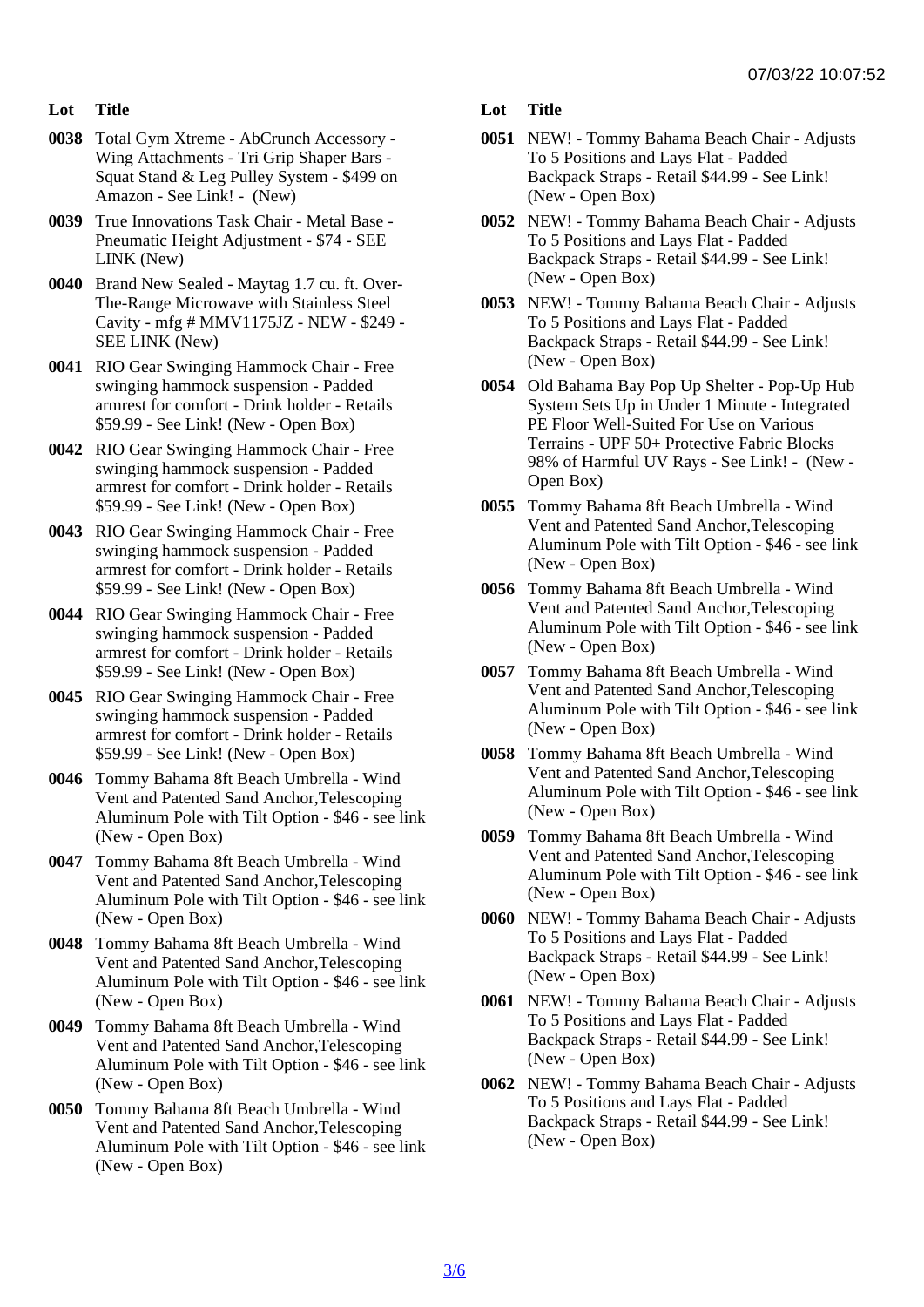- Lot Title
- 0063 Peak Season Sunbrella Outdoor Seat Cushion / Pad, 2-Pack -Dimensions: 18&#148: L x 19" W x 2" H - Sunbrella Fabric -Universal shape with ties - SEE LINK - \$39 (New)
- 0064 Peak Season Sunbrella Outdoor Seat Cushion / Pad, 2-Pack -Dimensions: 18&#148: L x 19" W x 2" H - Sunbrella Fabric -Universal shape with ties - SEE LINK - \$39 (New)
- 0065 Peak Season Sunbrella Outdoor Seat Cushion / Pad, 2-Pack -Dimensions: 18" L x 19" W x 2" H - Sunbrella Fabric -Universal shape with ties - SEE LINK - \$39 (New)
- 0066 Peak Season Sunbrella Outdoor Seat Cushion / Pad, 2-Pack -Dimensions: 18" L x 19" W x 2" H - Sunbrella Fabric -Universal shape with ties - SEE LINK - \$39 (New)
- 0067 Feit Electric LED Outdoor Lantern Dusk to Dawn Sensor - Energy Saving Bulbs - Clear, Rounded Wall Panels - (New)
- 0068 Feit Electric LED Outdoor Lantern Dusk to Dawn Sensor - Energy Saving Bulbs - Clear, Rounded Wall Panels - (New)
- 0069 Feit Electric LED Outdoor Lantern Dusk to Dawn Sensor - Energy Saving Bulbs - Clear, Rounded Wall Panels - (New)
- 0070 CAT MULTI-PURPOSE TOOL BELT Independent handles on larger pouches - Adjustable padded belt - 2 Independent hammer holders - and more! (New)
- 0071 CAT MULTI-PURPOSE TOOL BELT Independent handles on larger pouches - Adjustable padded belt - 2 Independent hammer holders - and more! (New)
- 0072 Coolaroo 13' x 7' Rectangle Shade Sail Create Shade Anywhere - Blocks 90% of UV Rays - Durable Fabric - \$37 on Costco - See Link! - Riverstone (New)
- 0073 Coolaroo 13' x 7' Rectangle Shade Sail Create Shade Anywhere - Blocks 90% of UV Rays - Durable Fabric - \$37 on Costco - See Link! - Riverstone (New)
- 0074 Coolaroo Shade Sail 13' Triangle -Brown - New - Create shade up to 73 sq.ft - Dimensions: 13'x13'x13' (New)
- 0075 Coolaroo Shade Sail 13' Triangle -Brown - New - Create shade up to 73 sq.ft - Dimensions: 13'x13'x13' (New)
- Lot Title
- 0076 MegaMulch Expanding Coconut Coir Natural and Renewable - Compressed and Lightweight - See Link! - (New)
- 0077 MegaMulch Expanding Coconut Coir Natural and Renewable - Compressed and Lightweight - See Link! - (New)
- 0078 MegaMulch Expanding Coconut Coir Natural and Renewable - Compressed and Lightweight - See Link! - (New)
- 0079 MegaMulch Expanding Coconut Coir Natural and Renewable - Compressed and Lightweight - See Link! - (New)
- 0080 MegaMulch Expanding Coconut Coir Natural and Renewable - Compressed and Lightweight - See Link! - (New)
- 0081 MegaMulch Expanding Coconut Coir Natural and Renewable - Compressed and Lightweight - See Link! - (New)
- 0082 MegaMulch Expanding Coconut Coir Natural and Renewable - Compressed and Lightweight - See Link! - (New)
- 0083 MegaMulch Expanding Coconut Coir Natural and Renewable - Compressed and Lightweight - See Link! - (New)
- 0084 MegaMulch Expanding Coconut Coir Natural and Renewable - Compressed and Lightweight - See Link! - (New)
- 0085 MegaMulch Expanding Coconut Coir Natural and Renewable - Compressed and Lightweight - See Link! - (New)
- 0086 Fiskars Lopper And Garden Shear Set Patented PowerGear® Technology That Multiplies Leverage - Powers Through Branches Up to 1 1/4? - SEE LINK (New)
- 0087 Fiskars Lopper And Garden Shear Set Patented PowerGear® Technology That Multiplies Leverage - Powers Through Branches Up to 1 1/4? - SEE LINK (New)
- 0088 Fiskars Lopper And Garden Shear Set Patented PowerGear® Technology That Multiplies Leverage - Powers Through Branches Up to 1 1/4? - SEE LINK (New)
- 0089 Fiskars Lopper And Garden Shear Set Patented PowerGear® Technology That Multiplies Leverage - Powers Through Branches Up to 1 1/4? - SEE LINK (New)
- 0090 Fiskars Lopper And Garden Shear Set Patented PowerGear® Technology That Multiplies Leverage - Powers Through Branches Up to 1 1/4? - SEE LINK (New)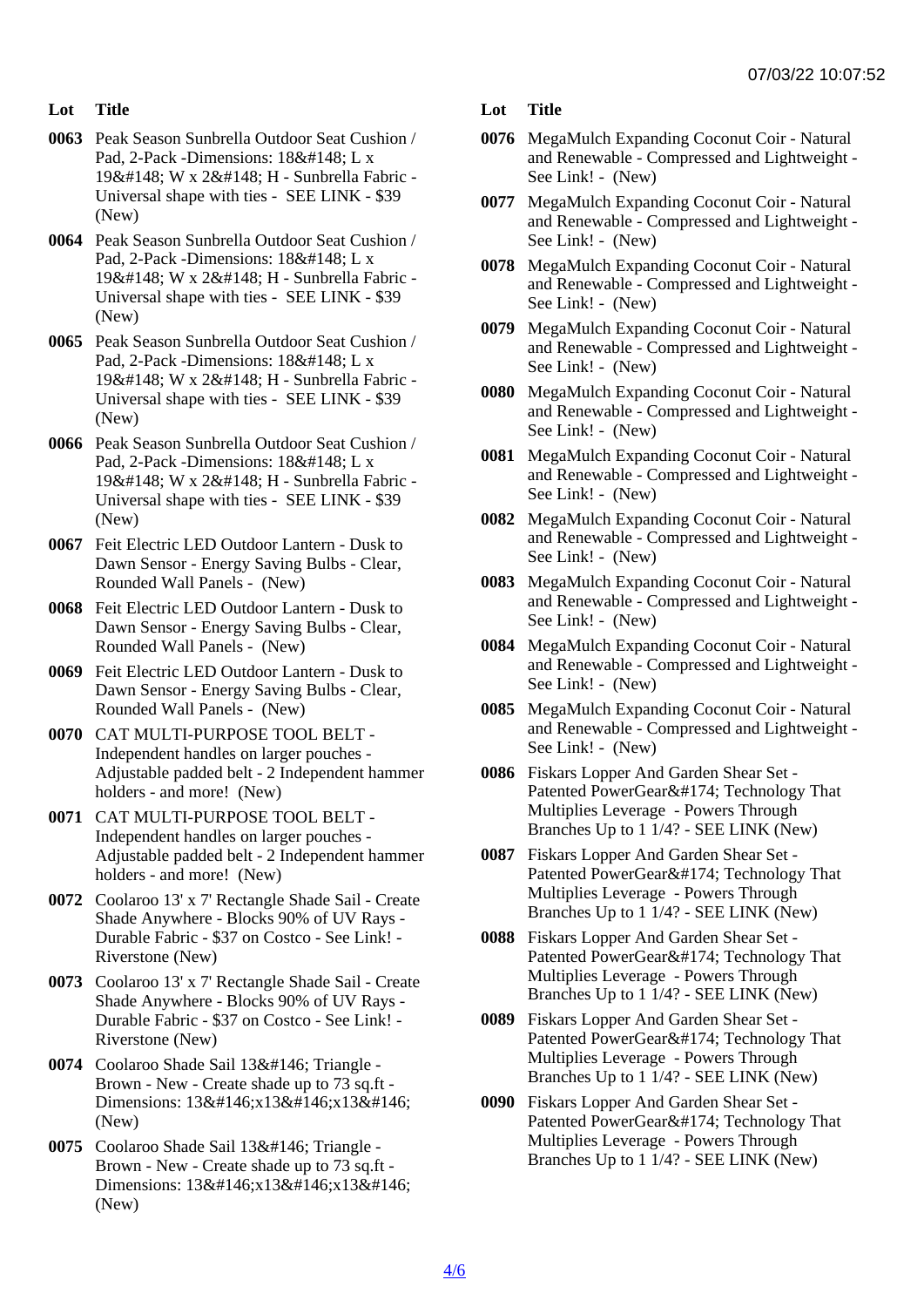Lot Title

0091 American Standard Stainless Steel Kitchen Sink with Pulldown Faucet and soap dispenser - 60/40 Double Bowl Sink, Top or Under Mounted, 2 Drains, Stainless Steel, Soap Dispenser - (New)

Payment: Payment in full is due at the conclusion of the auction. At the conclusion of the auction, McLemore Auction Company will automatically charge all invoices below \$5,000. McLemore Auction Company, LLC accepts the following forms of payment:

Cashier's checks (For invoices \$5,000 and above) Wire Transfers (A \$15 service fee will apply to all payments below \$5,000 made via wire transfer. For wire transfer instructions, please email molemoreauction.com>info @mclemoreauction.com) Credit Cards (MasterCard, Visa, American Express and Discover. For invoices below \$5,000.)

Merchandise becomes the full resp[onsibility of the bidder at time of payment and the bidd](mailto:info@mclemoreauction.com</c:alink)er assumes a [risk of loss and damage to property at that time. McLemore Auction Company, LLC re](mailto:info@mclemoreauction.com</c:alink)serves the right to resell any property not paid for in full by the conclusion of the stated pickup period. In any such event, [the bidder will still be responsible for payment for the original purchase and the costs of collecti](mailto:info@mclemoreauction.com</c:alink)on of this payment and/or damages resulting from the resale of the property.

[Credit Card Hold: A \\$1.00 hold will be placed on your card when you place your first bid for this](mailto:info@mclemoreauction.com</c:alink) auction. [If you use a credit card to secure your account, the auction deposit will take the form of a credit c](mailto:info@mclemoreauction.com</c:alink)ard [authorization and will count against your credit limit for the d](mailto:info@mclemoreauction.com</c:alink)uration of the authorization. If you use a [debit card to secure your account, the auction deposit will take the form of a hold on funds in you](mailto:info@mclemoreauction.com</c:alink)r bank [account for the duration of the authorization. McLemore Auction Company, LLC highly reco](mailto:info@mclemoreauction.com</c:alink)mmends [you secure your account with a credit card and is not responsible for any issues arising from](mailto:info@mclemoreauction.com</c:alink) the use of [debit card to secure your bidding account. Add a debit card at your own risk.](mailto:info@mclemoreauction.com</c:alink)

[Removal or Shipping: Winning bidders may choose to pick up their items or have their items](mailto:info@mclemoreauction.com</c:alink) shipped to [them. Furniture, appliances, mattresses, sheds, and very large items cannot be shipped. Picku](mailto:info@mclemoreauction.com</c:alink)p is by [appointment on Wednesday, June 29th or Thursday, June 30th betwe](mailto:info@mclemoreauction.com</c:alink)en the hours of 9:00 AM - 4:00 PI [At the end of the auction, winning bidders will receive an email and text message from us. Bidd](mailto:info@mclemoreauction.com</c:alink)ers can [click the link in the message to schedule a pickup appointment or request to have items sh](mailto:info@mclemoreauction.com</c:alink)ipped. Anything that will fit into a 12" x 12" x 12" box or smaller will ship for postage  $+$  \$5 per item. Anything [bigger that will fit into a box will ship for postage + \\$10 per item. All items will ship insured via](mailto:info@mclemoreauction.com</c:alink) USPS, [UPS or FedEx. Anything not picked up during pickup hours will be considered abandon](mailto:info@mclemoreauction.com</c:alink)ed property and [forfeited. Any items on any unpaid shipping invoice will be considered abandoned property and](mailto:info@mclemoreauction.com</c:alink) forfeited For all questions, contact the auction manager, Chris Lewis, at a @mclemoreauction.com or text/call (912) 243-0345.

[Removal Assistance: All items in this auction may be picked up once McLemore Auction Compa](mailto:info@mclemoreauction.com</c:alink)ny, LL [has received and acknowledged payment in full. Bidders a](mailto:info@mclemoreauction.com</c:alink)[re responsible for rigging, loading, and](mailto:chris@mclemoreauction.com</c:alink) movir [all items purcha](mailto:chris@mclemoreauction.com</c:alink)sed without assistance from McLemore Auction Company, LLC or the third party [handling pickup. Any items not removed by the pickup deadline will be considered abandoned pr](mailto:chris@mclemoreauction.com</c:alink)operty. [McLemore Auction Company, LLC reserves the right to resell the items and retain all sales proc](mailto:chris@mclemoreauction.com</c:alink)eeds as payment for accumulated, unpaid storage and handling.

If someone other than you is picking up your auction purchases, please HERE to fill out the [authorization form so that we can release your items to your authorized agent.](mailto:chris@mclemoreauction.com</c:alink)